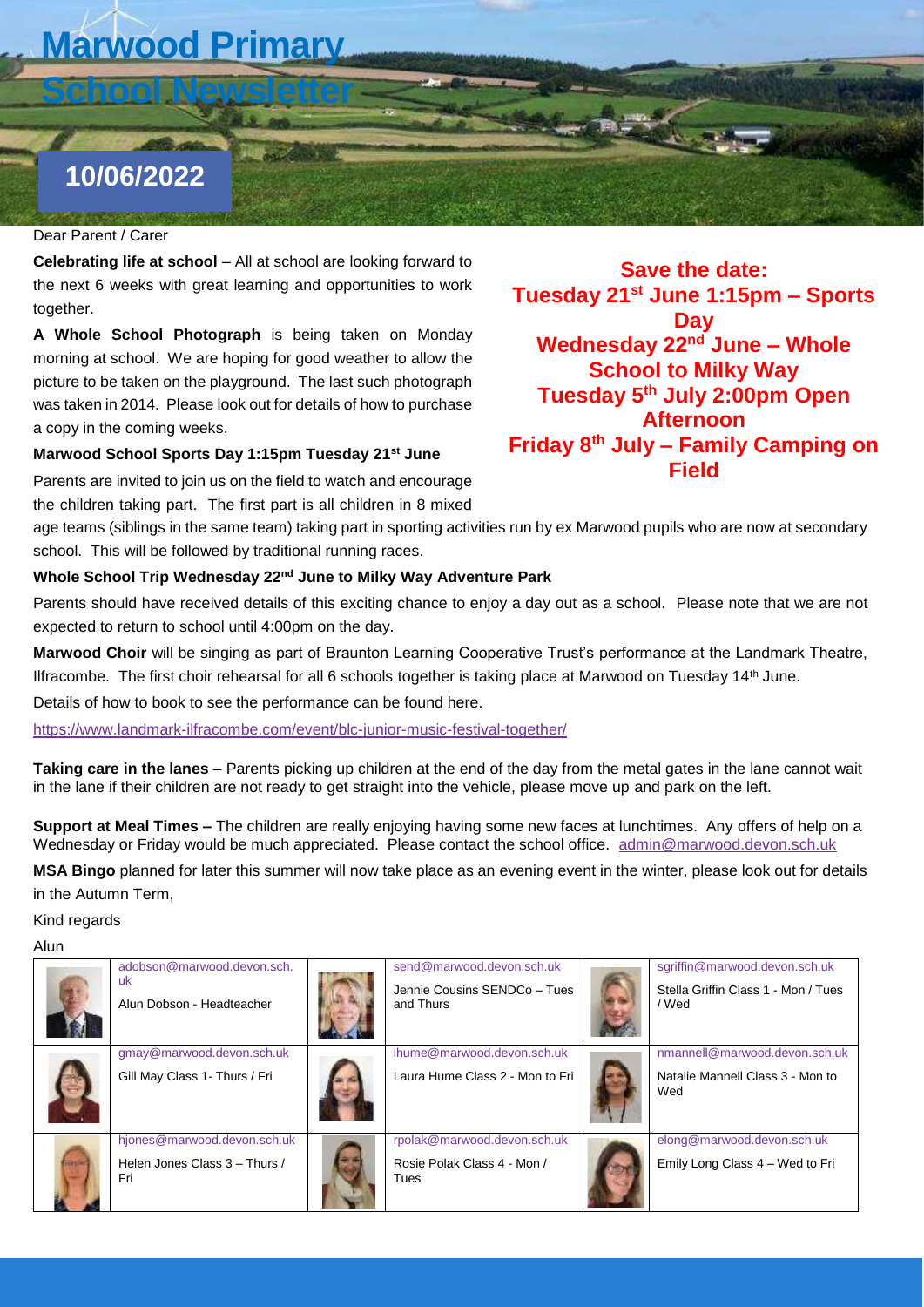| After School Clubs Summer 2022 3:00 - 4:00 pm |                                          |                                          |  |  |  |  |  |  |  |  |
|-----------------------------------------------|------------------------------------------|------------------------------------------|--|--|--|--|--|--|--|--|
| Monday                                        | Tuesday                                  | Friday                                   |  |  |  |  |  |  |  |  |
| <b>Devonshire Tennis</b>                      | <b>Cricket and</b>                       | Karate                                   |  |  |  |  |  |  |  |  |
| Academy                                       | <b>Rounders</b>                          | North Devon Karate -                     |  |  |  |  |  |  |  |  |
| KS1 and KS2 3:00 -<br>4:00 <sub>pm</sub>      | KS1 and KS2 3:00 -<br>4:00 <sub>pm</sub> | Will Homa                                |  |  |  |  |  |  |  |  |
|                                               |                                          | KS1 and KS2 3:00 -<br>4:00 <sub>pm</sub> |  |  |  |  |  |  |  |  |

### **Marwood Menu**

Please talk through the menu in the morning to help your child make their choice.

| School week beginning Monday 13/06/2022 |                                             |                                                       |                                                                                                           |                                                                                    |                                                 |  |  |  |  |  |  |
|-----------------------------------------|---------------------------------------------|-------------------------------------------------------|-----------------------------------------------------------------------------------------------------------|------------------------------------------------------------------------------------|-------------------------------------------------|--|--|--|--|--|--|
|                                         | <b>MONDAY</b>                               | <b>TUESDAY</b>                                        | <b>WEDNESDAY</b>                                                                                          | <b>THURSDAY</b>                                                                    | <b>FRIDAY</b>                                   |  |  |  |  |  |  |
| <b>OPTION 1</b>                         | Hot Dog in a<br>Roll<br>Sweetcorn           | Chicken Korma<br>and Rice<br>Peas and<br>Carrots      | Roast<br>Gammon and<br>Pineapple<br>Roast<br>Potatoes,<br>Carrots,<br><b>Green Beans</b><br>and Gravy     | Organic<br><b>Meatballs</b><br>and Pasta<br>Seasonal<br><b>Mixed</b><br>Vegetables | Fish and<br>Chips<br>Peas and<br>Carrots        |  |  |  |  |  |  |
| <b>OPTION 2</b>                         | Quorn Dog in<br>a Roll<br>Sweetcorn         | <b>Quorn Curry</b><br>and Rice<br>Peas and<br>Carrots | Potato<br>Topped<br>Vegetable<br>Pie<br>Roast<br>Potatoes,<br>Carrots,<br><b>Green Beans</b><br>and Gravy | Veggie<br><b>Meatballs</b><br>and Pasta<br>Seasonal<br><b>Mixed</b><br>Vegetables  | Veggie<br>Fingers<br>Chips, Peas<br>and Carrots |  |  |  |  |  |  |
| <b>OPTION 3</b>                         | <b>Jacket Potato</b><br>Beans and<br>Cheese | Jacket Potato<br>Beans and<br>Cheese                  | Jacket Potato<br>Beans and<br>Cheese                                                                      | <b>Jacket Potato</b><br>Beans and<br>Cheese                                        | X                                               |  |  |  |  |  |  |

Football and Pokemon cards – These cards can bring a great deal of enjoyment to children with high interest in negotiating skills, playing and reading. These cards are not cheap and children can become upset when a swap seems unfair or cards go missing. After the half-term break only children in Classes 3 and 4 may bring such cards to school on the understanding that they are responsible for them, know the value of the cards and can keep them safe in their bag.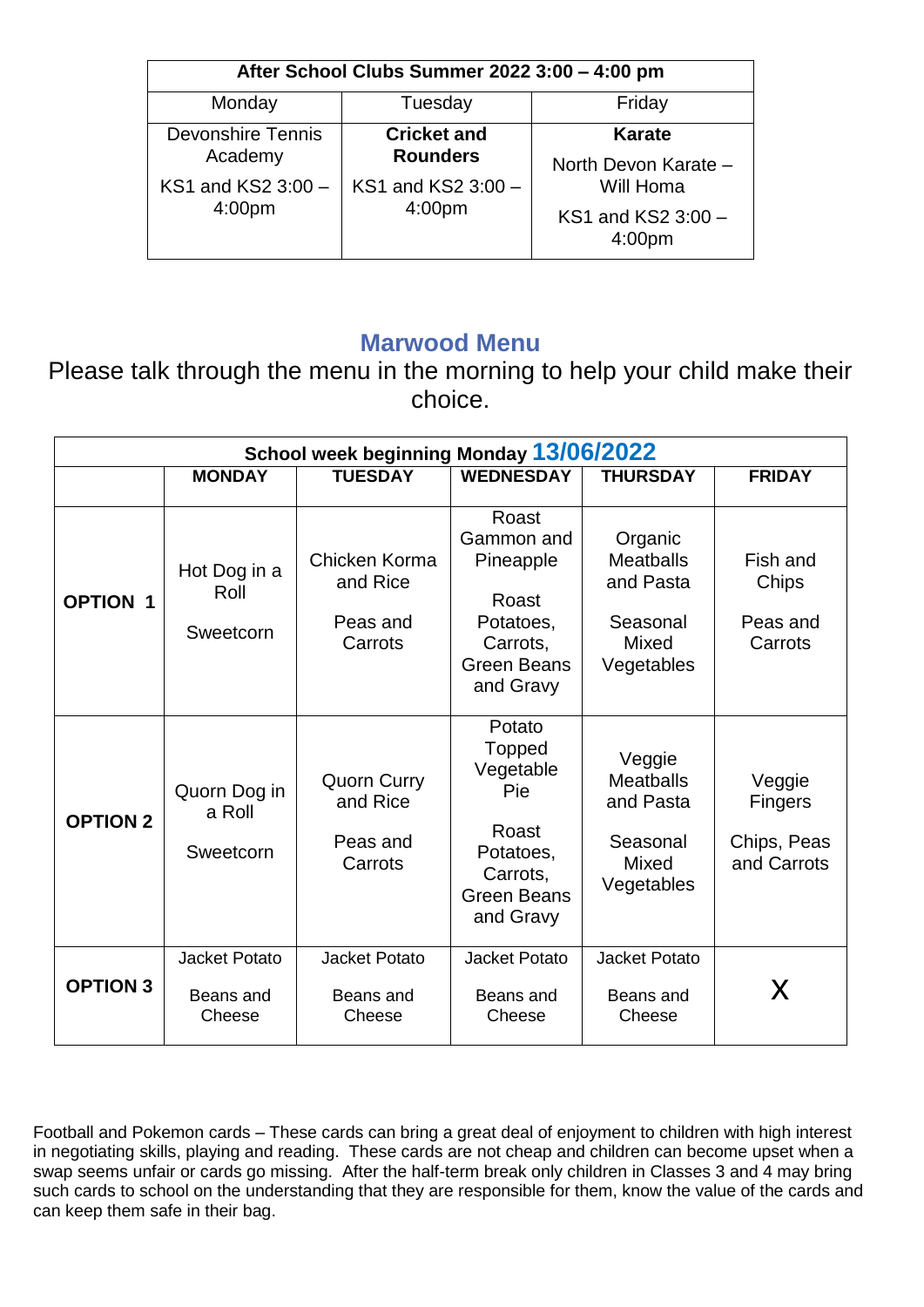

### **Gymnastic Success**

Lilyann and Nancy took part in a gymnastics competition at Falcons Gymnastics Academy.

Nancy was in her first ever Falcons Comp she came; Silver 2nd Overall, Gold 1st Floor, Gold 1st Trampete, Bronze 3rd Beam, Bronze 3rd Vault.

Lilyann came; Gold 1st overall, 1st Gold Floor, 1st Gold Beam, 2nd Silver Vault, 2nd Silver Trampete

Both girls have been selected to do another competition in Exeter at the end of June.

### **Stage Musical Performer**

Zach from Class 4 is performing in Aladdin 16<sup>th</sup> to 18<sup>th</sup> June at the Landmark Theatre with the Centre Stage School he belongs to.

Details of the performance can be found here [https://www.queenstheatre](https://www.queenstheatre-barnstaple.com/event/centre-stage-school-showcase-disney-aladdin-jr/)[barnstaple.com/event/centre-stage-school](https://www.queenstheatre-barnstaple.com/event/centre-stage-school-showcase-disney-aladdin-jr/)[showcase-disney-aladdin-jr/](https://www.queenstheatre-barnstaple.com/event/centre-stage-school-showcase-disney-aladdin-jr/)